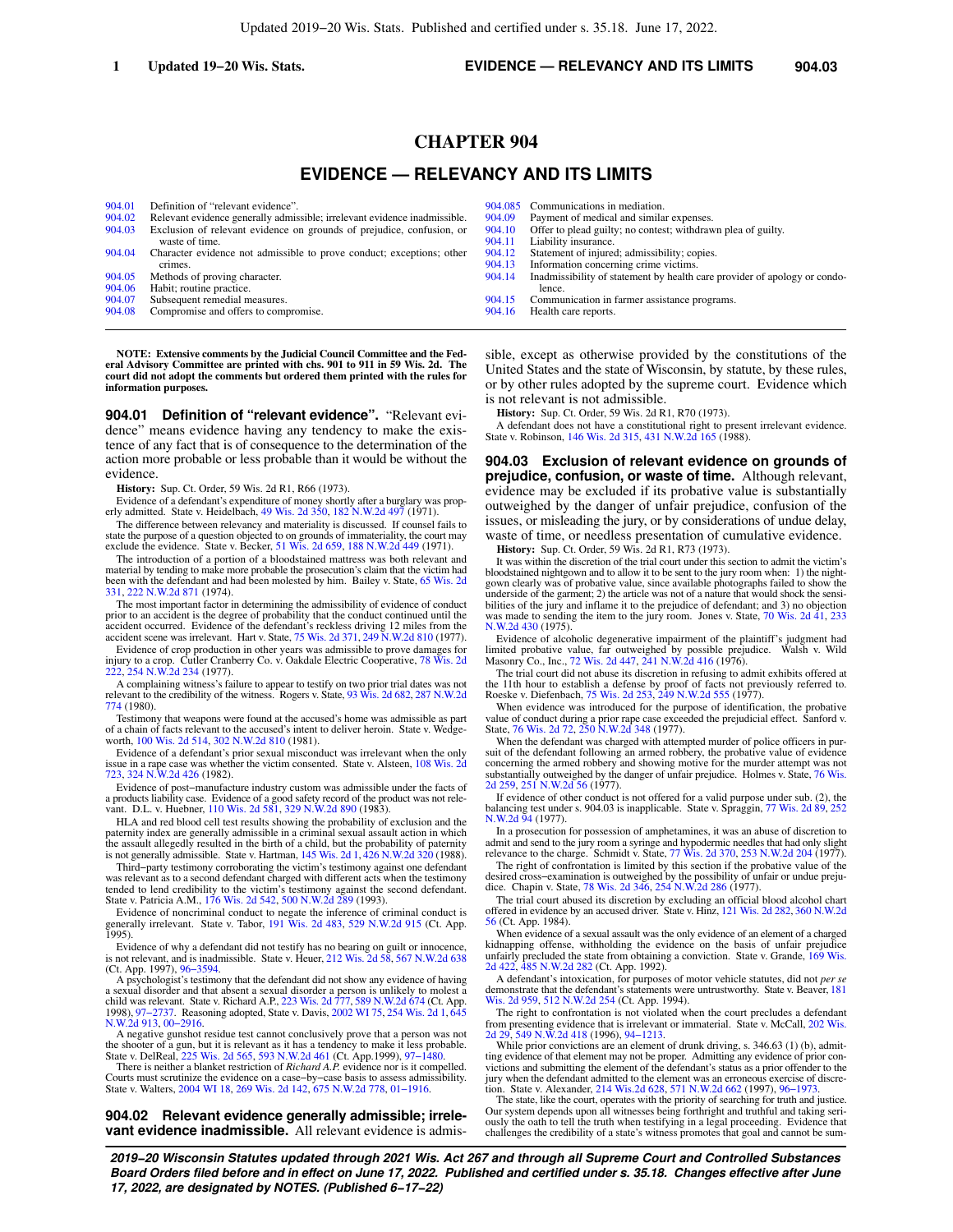# **904.03 EVIDENCE — RELEVANCY AND ITS LIMITS Updated 19−20 Wis. Stats. 2**

marily dismissed as overly prejudicial. When the jury hears all of the witnesses who can provide relevant information on the issues, it can make a fair assessment as to who is being truthful. This is of particular importance in a case that relies primarily on whether an officer or the defendant is telling the truth. It is not appropriate for the trial court to assume that the defendant was lying and the officer was telling the truth. Resolution of credibility issues and questions of fact must be determined by the fact-finder. State v. Missouri, [2006 WI App 74,](https://docs.legis.wisconsin.gov/document/courts/2006%20WI%20App%2074) [291 Wis. 2d 466](https://docs.legis.wisconsin.gov/document/courts/291%20Wis.%202d%20466), [714 N.W.2d 595](https://docs.legis.wisconsin.gov/document/courts/714%20N.W.2d%20595), [05−1486](https://docs.legis.wisconsin.gov/document/wicourtofappeals/05-1486).

While surprise is not included in this section as a basis on which to exclude otherwise relevant evidence, testimony that results in surprise may be excluded if the surprise would require a continuance causing undue delay or if surprise is coupled with the danger of prejudice and confusion of issues. Roy v. St. Lukes Medical Center, [2007 WI App 218,](https://docs.legis.wisconsin.gov/document/courts/2007%20WI%20App%20218) [305 Wis. 2d 658](https://docs.legis.wisconsin.gov/document/courts/305%20Wis.%202d%20658), [741 N.W.2d 256,](https://docs.legis.wisconsin.gov/document/courts/741%20N.W.2d%20256) [06−0480.](https://docs.legis.wisconsin.gov/document/wicourtofappeals/06-0480)

Ascribing the purported motivations or truth-telling tendencies of an entire neighborhood to one of its residents is not an acceptable form of impeachment. Absent evidence that the defendant was himself a gang member, a ga should not have been allowed when the expert's testimony insinuated, without any basis, that the defendant was a part of the gang culture, if not actually a member of a gang. State v. Burton, [2007 WI App 237](https://docs.legis.wisconsin.gov/document/courts/2007%20WI%20App%20237), [306 Wis. 2d 403,](https://docs.legis.wisconsin.gov/document/courts/306%20Wis.%202d%20403) [743 N.W.2d 152](https://docs.legis.wisconsin.gov/document/courts/743%20N.W.2d%20152), [06−2436](https://docs.legis.wisconsin.gov/document/wicourtofappeals/06-2436).

*Alexander* is limited to prosecutions for driving while under the influence of an intoxicant or with a prohibited alcohol concentration. State v. Warbelton, [2009 WI](https://docs.legis.wisconsin.gov/document/courts/2009%20WI%206) [6](https://docs.legis.wisconsin.gov/document/courts/2009%20WI%206), [315 Wis. 2d 253,](https://docs.legis.wisconsin.gov/document/courts/315%20Wis.%202d%20253) [759 N.W.2d 557,](https://docs.legis.wisconsin.gov/document/courts/759%20N.W.2d%20557) [07−0105.](https://docs.legis.wisconsin.gov/document/wisupremecourt/07-0105)

It is well established that evidence of flight has probative value as to guilt. Flight evidence is not inadmissible other acts evidence and is not inadmissible anytime a defendant points to an unrelated crime in rebuttal. Rather, when a defendant points to an unrelated crime to explain flight, the trial court must determine whether to admit the evidence by weighing the risk of unfair prejudice with its probative value. State v. Quiroz, [2009 WI App 120](https://docs.legis.wisconsin.gov/document/courts/2009%20WI%20App%20120), [320 Wis. 2d 706,](https://docs.legis.wisconsin.gov/document/courts/320%20Wis.%202d%20706) [772 N.W.2d 710](https://docs.legis.wisconsin.gov/document/courts/772%20N.W.2d%20710), [08−1473.](https://docs.legis.wisconsin.gov/document/wicourtofappeals/08-1473)

The general rule is that the prosecution is entitled to prove its case by evidence of its own choice and that a criminal defendant may not stipulate or admit his or her way out of the full evidentiary force of the case as the government chooses to present it. State v. Conner, [2009 WI App 143,](https://docs.legis.wisconsin.gov/document/courts/2009%20WI%20App%20143) [321 Wis. 2d 449](https://docs.legis.wisconsin.gov/document/courts/321%20Wis.%202d%20449), [775 N.W.2d 105](https://docs.legis.wisconsin.gov/document/courts/775%20N.W.2d%20105), [08−1296](https://docs.legis.wisconsin.gov/document/wicourtofappeals/08-1296).

There is no blanket rule barring or limiting the admission of the type of evidence that linked the cartridge case and bullet to the gun in this case. The admission and scope of such evidence is left to the reasonable discretion of the trial courts to exercise under this section and s. 906.11, and to cross−examination by adversary counsel. State v. Jones, [2010 WI App 133,](https://docs.legis.wisconsin.gov/document/courts/2010%20WI%20App%20133) [329 Wis. 2d 498,](https://docs.legis.wisconsin.gov/document/courts/329%20Wis.%202d%20498) [791 N.W.2d 390](https://docs.legis.wisconsin.gov/document/courts/791%20N.W.2d%20390), [09−2835](https://docs.legis.wisconsin.gov/document/wicourtofappeals/09-2835).

The circuit court did not err in excluding DNA evidence when questions regarding the timeframe, source of, and contributors to the DNA and the high potential for contamination of the sample source all gave the circuit court reasonable grounds to conclude that the DNA had low probative value and that the limited probative value of the unidentified DNA evidence was substantially outweighed by the dangers of con-<br>fusion of the issues, misleading the jury, and waste of time pursuant to this section.<br>State v. Gutierrez, [2020 WI 52](https://docs.legis.wisconsin.gov/document/courts/2020%20WI%2052), [394 Wis. 2d 799](https://docs.legis.wisconsin.gov/document/courts/394%20Wis.%202d%20799), 943

The 6th amendment confrontation clause is not satisfied merely because the evidence offered by a defendant might be properly excluded under this section. The con-frontation clause limits a trial court's ordinary discretion to limit cross−examination and demands careful scrutiny of the purported reason for limiting cross−examination. A trial court violates the confrontation clause when the court applies ordinary balanc-ing under this section to limit cross−examination by a defendant on issues central to the defense without giving any special consideration to the defendant's constitutional right to confront witnesses against him. Rhodes v. Dittmann, [903 F.3d 646](https://docs.legis.wisconsin.gov/document/courts/903%20F.3d%20646) (2018).

**904.04 Character evidence not admissible to prove conduct; exceptions; other crimes. (1)** CHARACTER EVI-DENCE GENERALLY. Evidence of a person's character or a trait of the person's character is not admissible for the purpose of proving that the person acted in conformity therewith on a particular occasion, except:

(a) *Character of accused.* Evidence of a pertinent trait of the accused's character offered by an accused, or by the prosecution to rebut the same;

(b) *Character of victim.* Except as provided in s. [972.11 \(2\),](https://docs.legis.wisconsin.gov/document/statutes/972.11(2)) evidence of a pertinent trait of character of the victim of the crime offered by an accused, or by the prosecution to rebut the same, or evidence of a character trait of peacefulness of the victim offered by the prosecution in a homicide case to rebut evidence that the victim was the first aggressor;

(c) *Character of witness.* Evidence of the character of a witness, as provided in ss. [906.07,](https://docs.legis.wisconsin.gov/document/statutes/906.07) [906.08](https://docs.legis.wisconsin.gov/document/statutes/906.08) and [906.09](https://docs.legis.wisconsin.gov/document/statutes/906.09).

**(2)** OTHER CRIMES, WRONGS, OR ACTS. (a) *General admissibility.* Except as provided in par. [\(b\) 2.](https://docs.legis.wisconsin.gov/document/statutes/904.04(2)(b)2.), evidence of other crimes, wrongs, or acts is not admissible to prove the character of a person in order to show that the person acted in conformity therewith. This subsection does not exclude the evidence when offered for other purposes, such as proof of motive, opportunity, intent, preparation, plan, knowledge, identity, or absence of mistake or accident.

(b) *Greater latitude.* 1. In a criminal proceeding alleging a violation of s. [940.302 \(2\)](https://docs.legis.wisconsin.gov/document/statutes/940.302(2)) or of ch. [948](https://docs.legis.wisconsin.gov/document/statutes/ch.%20948), alleging the commission of a serious sex offense, as defined in s.  $939.615$  (1) (b), or of domestic abuse, as defined in s. [968.075 \(1\) \(a\),](https://docs.legis.wisconsin.gov/document/statutes/968.075(1)(a)) or alleging an offense that, following a conviction, is subject to the surcharge in s. [973.055,](https://docs.legis.wisconsin.gov/document/statutes/973.055) evidence of any similar acts by the accused is admissible, and is admissible without regard to whether the victim of the crime that is the subject of the proceeding is the same as the victim of the similar act.

2. In a criminal proceeding alleging a violation of s. [940.225](https://docs.legis.wisconsin.gov/document/statutes/940.225(1))  $(1)$  or 948.02  $(1)$ , sub.  $(1)$  and par.  $(a)$  do not prohibit admitting evidence that a person was convicted of a violation of s. [940.225 \(1\)](https://docs.legis.wisconsin.gov/document/statutes/940.225(1)) or [948.02 \(1\)](https://docs.legis.wisconsin.gov/document/statutes/948.02(1)) or a comparable offense in another jurisdiction, that is similar to the alleged violation, as evidence of the person's character in order to show that the person acted in conformity therewith.

**History:** Sup. Ct. Order, 59 Wis. 2d R1, R75 (1973); [1975 c. 184;](https://docs.legis.wisconsin.gov/document/acts/1975/184) [1991 a. 32](https://docs.legis.wisconsin.gov/document/acts/1991/32); [2005](https://docs.legis.wisconsin.gov/document/acts/2005/310) [a. 310](https://docs.legis.wisconsin.gov/document/acts/2005/310); [2013 a. 362](https://docs.legis.wisconsin.gov/document/acts/2013/362) ss. [20](https://docs.legis.wisconsin.gov/document/acts/2013/362,%20s.%2020) to [22,](https://docs.legis.wisconsin.gov/document/acts/2013/362,%20s.%2022) [38](https://docs.legis.wisconsin.gov/document/acts/2013/362,%20s.%2038).

A defendant claiming self−defense can testify as to specific past instances of violence by the victim to show a reasonable apprehension of danger. McMorris v. State, [58 Wis. 2d 144,](https://docs.legis.wisconsin.gov/document/courts/58%20Wis.%202d%20144) [205 N.W.2d 559](https://docs.legis.wisconsin.gov/document/courts/205%20N.W.2d%20559) (1973).

Evidence of delinquency in making withholding tax payments by three other corporations of which the accused had been president was admissible to show willfulness of the accused in failing to make such payments as president of a fourth corpora-tion. State v. Johnson, [74 Wis. 2d 26](https://docs.legis.wisconsin.gov/document/courts/74%20Wis.%202d%2026), [245 N.W.2d 687](https://docs.legis.wisconsin.gov/document/courts/245%20N.W.2d%20687) (1976).

If a prosecution witness is charged with crimes, the defendant can offer evidence of those crimes and otherwise explore on cross–examination the subjective motives for the witness's testimony. State v. Lenarchick, [74 Wis. 2d 425,](https://docs.legis.wisconsin.gov/document/courts/74%20Wis.%202d%20425) [247 N.W.2d 80](https://docs.legis.wisconsin.gov/document/courts/247%20N.W.2d%2080) (1976).

When a defendant claims accident in shooting the deceased, the prosecution may present evidence of prior violent acts to prove intent and absence of accident. King v. State, [75 Wis. 2d 26](https://docs.legis.wisconsin.gov/document/courts/75%20Wis.%202d%2026), [248 N.W.2d 458](https://docs.legis.wisconsin.gov/document/courts/248%20N.W.2d%20458) (1977).

The trial court did not err in refusing to grant a mistrial when police reports concerning an unrelated pending charge against the defendant and the defendant's mental history were accidentally sent to the jury room. Johnson v. State, [75 Wis. 2d 344,](https://docs.legis.wisconsin.gov/document/courts/75%20Wis.%202d%20344) [249](https://docs.legis.wisconsin.gov/document/courts/249%20N.W.2d%20593) [N.W.2d 593](https://docs.legis.wisconsin.gov/document/courts/249%20N.W.2d%20593) (1977).

Evidence of the defendant's prior sales of other drugs was admitted under sub. (2) as probative of the intent to deliver cocaine. Peasley v. State, [83 Wis. 2d 224](https://docs.legis.wisconsin.gov/document/courts/83%20Wis.%202d%20224), [265](https://docs.legis.wisconsin.gov/document/courts/265%20N.W.2d%20506) [N.W.2d 506](https://docs.legis.wisconsin.gov/document/courts/265%20N.W.2d%20506) (1978).

Evidence of the defendant's prior fighting was admissible to refute the defendant's claim of misidentification and to impeach a defense witness. State v. Stawicki, [93](https://docs.legis.wisconsin.gov/document/courts/93%20Wis.%202d%2063) [Wis. 2d 63](https://docs.legis.wisconsin.gov/document/courts/93%20Wis.%202d%2063), [286 N.W.2d 612](https://docs.legis.wisconsin.gov/document/courts/286%20N.W.2d%20612) (Ct. App. 1979).

The defendant's two prior convictions for burglary were admissible to prove intent<br>to use gloves, a long pocket knife, a crowbar, and a pillowcase as burglarious tools.<br>Vanlue v. State, [96 Wis. 2d 81](https://docs.legis.wisconsin.gov/document/courts/96%20Wis.%202d%2081), [291 N.W.2d 467](https://docs.legis.wisconsin.gov/document/courts/291%20N.W.2d%20467) (1980)

Criminal acts of the defendant's co−conspirators were admissible to prove plan and motive. Haskins v. State, [97 Wis. 2d 408,](https://docs.legis.wisconsin.gov/document/courts/97%20Wis.%202d%20408) [294 N.W.2d 25](https://docs.legis.wisconsin.gov/document/courts/294%20N.W.2d%2025) (1980).

Evidence of other crimes was admissible to show plan and identity. State v. Thomas, [98 Wis. 2d 166,](https://docs.legis.wisconsin.gov/document/courts/98%20Wis.%202d%20166) [295 N.W.2d 784](https://docs.legis.wisconsin.gov/document/courts/295%20N.W.2d%20784) (Ct. App. 1980).

Evidence of a similar killing committed 12 hours after the shooting in issue was relevant to show that both slayings sprang from like mental conditions and to show<br>plan or scheme. Barrera v. State, [99 Wis. 2d 269](https://docs.legis.wisconsin.gov/document/courts/99%20Wis.%202d%20269), [298 N.W.2d 820](https://docs.legis.wisconsin.gov/document/courts/298%20N.W.2d%20820) (1980).

Evidence of the defendant's prior sexual misconduct was irrelevant when the only issue in a rape case was whether the victim consented. State v. Alsteen, [108 Wis. 2d](https://docs.legis.wisconsin.gov/document/courts/108%20Wis.%202d%20723) [723,](https://docs.legis.wisconsin.gov/document/courts/108%20Wis.%202d%20723) [324 N.W.2d 426](https://docs.legis.wisconsin.gov/document/courts/324%20N.W.2d%20426) (1982).

Other crimes evidence was admissible to complete the story of the crime on trial by proving its immediate context of happenings near in time and place. State v. Pharr, [115 Wis. 2d 334,](https://docs.legis.wisconsin.gov/document/courts/115%20Wis.%202d%20334) [340 N.W.2d 498](https://docs.legis.wisconsin.gov/document/courts/340%20N.W.2d%20498) (1983).

Other crimes evidence was admissible to rebut the defendant's claim that his pres-ence in the backyard of a burglarized home was coincidental and innocent. State v. Rutchik, [116 Wis. 2d 61,](https://docs.legis.wisconsin.gov/document/courts/116%20Wis.%202d%2061) [341 N.W.2d 639](https://docs.legis.wisconsin.gov/document/courts/341%20N.W.2d%20639) (1984).

When the accused claimed that a shooting was in self−defense, the court abused its discretion by excluding opinion evidence as to the victim's reputation for violence. State v. Boykins, [119 Wis. 2d 272,](https://docs.legis.wisconsin.gov/document/courts/119%20Wis.%202d%20272) [350 N.W.2d 710](https://docs.legis.wisconsin.gov/document/courts/350%20N.W.2d%20710) (Ct. App. 1984).

Under the "greater latitude of proof" principle applicable to other−acts evidence in sex crimes, particularly those with children, sex acts committed against the complainant and another young girl four and six years prior to the charged assault were admissible under sub. (2) to show plan or motive. State v. Friedrich, [135 Wis. 2d 1](https://docs.legis.wisconsin.gov/document/courts/135%20Wis.%202d%201), [398 N.W.2d 763](https://docs.legis.wisconsin.gov/document/courts/398%20N.W.2d%20763) (1987).

The admission under sub. (2) of a prowling ordinance violation by the defendant accused of second−degree sexual assault and robbery was harmless error. State v. Grant, [139 Wis. 2d 45](https://docs.legis.wisconsin.gov/document/courts/139%20Wis.%202d%2045), [406 N.W.2d 744](https://docs.legis.wisconsin.gov/document/courts/406%20N.W.2d%20744) (1987).

Evidence of the defendant's use of an alias was relevant to show the defendant's intent to cover up participation in a sexual assault. State v. Bergeron, [162 Wis. 2d 521](https://docs.legis.wisconsin.gov/document/courts/162%20Wis.%202d%20521), [470 N.W.2d 322](https://docs.legis.wisconsin.gov/document/courts/470%20N.W.2d%20322) (Ct. App. 1991).

When evidence of a sexual assault was the only evidence of an element of the charged kidnapping offense, withholding the evidence on the basis of unfair preju-<br>dice unfairly precluded the state from obtaining a conviction for the charged offense.<br>State v. Grande, [169 Wis. 2d 422,](https://docs.legis.wisconsin.gov/document/courts/169%20Wis.%202d%20422) [485 N.W.2d 282](https://docs.legis.wisconsin.gov/document/courts/485%20N.W.2d%20282) (Ct

In addition to the sub. (2) exceptions, a valid basis for the admission of other crimes evidence is to furnish the context of the crime if necessary to the full presentation of the case. State v. Chambers, [173 Wis. 2d 237,](https://docs.legis.wisconsin.gov/document/courts/173%20Wis.%202d%20237) [496 N.W.2d 191](https://docs.legis.wisconsin.gov/document/courts/496%20N.W.2d%20191) (Ct. App. 1992).

There is no presumption of admissibility or exclusion for other crimes evidence. State v. Speer, [176 Wis. 2d 1101,](https://docs.legis.wisconsin.gov/document/courts/176%20Wis.%202d%201101) [501 N.W.2d 429](https://docs.legis.wisconsin.gov/document/courts/501%20N.W.2d%20429) (1993).

Evidence of other crimes may be offered in regard to the question of intent despite the defendant's assertion that the charged act never occurred. State v. Clark, [179 Wis.](https://docs.legis.wisconsin.gov/document/courts/179%20Wis.%202d%20484) [2d 484](https://docs.legis.wisconsin.gov/document/courts/179%20Wis.%202d%20484), [507 N.W.2d 172](https://docs.legis.wisconsin.gov/document/courts/507%20N.W.2d%20172) (Ct. App. 1993).

Other−acts evidence is relevant if a jury could find by a preponderance of the evidence that the defendant committed the other act. An acquittal does not prevent offering evidence of a prior crime for purposes authorized under this section. State v. Lan-drum, [191 Wis. 2d 107](https://docs.legis.wisconsin.gov/document/courts/191%20Wis.%202d%20107), [528 N.W.2d 36](https://docs.legis.wisconsin.gov/document/courts/528%20N.W.2d%2036) (Ct. App. 1995).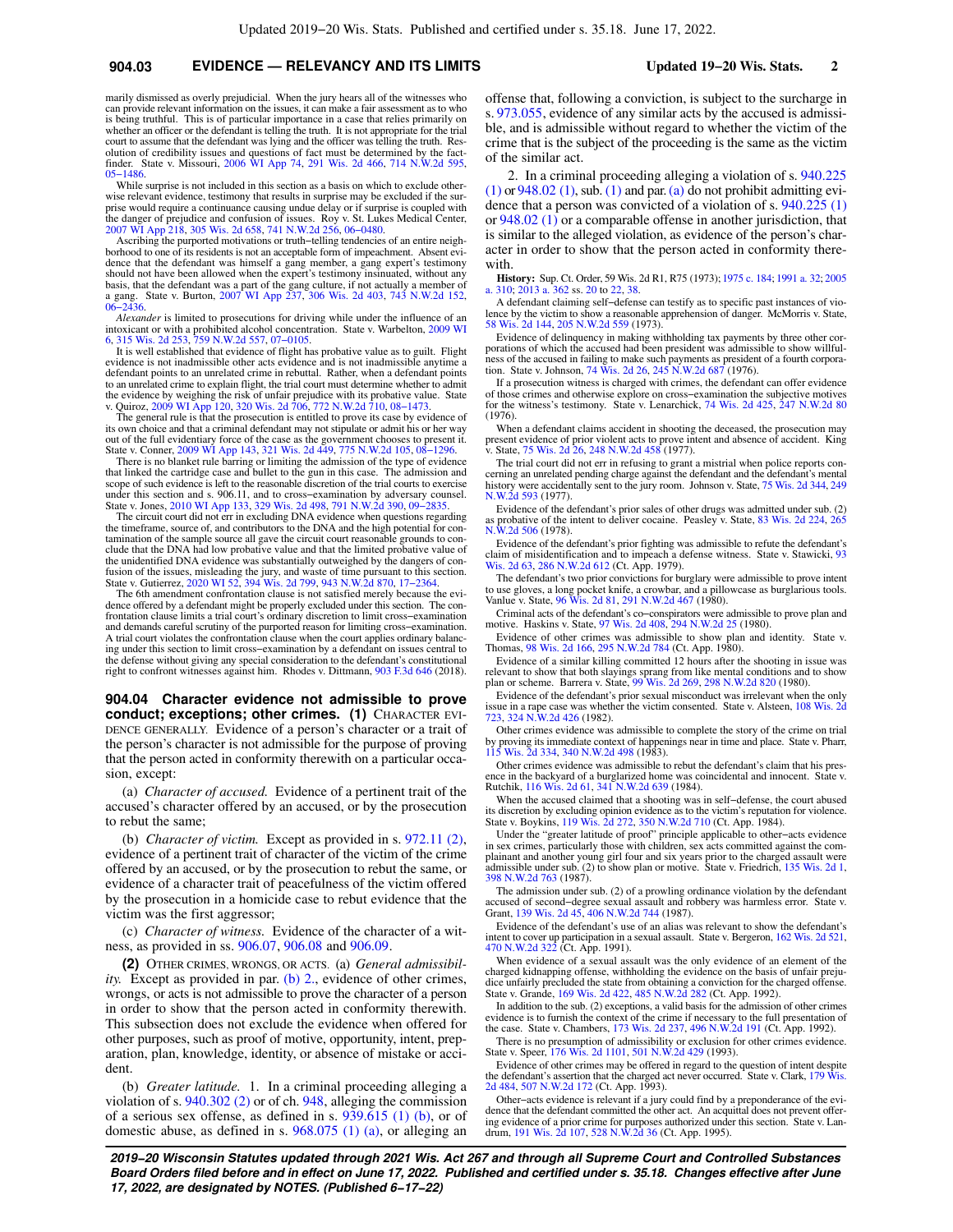Other−acts evidence in a child sexual assault case was admissible when the type of contact was different and the victims were of a different gender, because the prior act was probative of the defendant's desire for sexual gratification from children. State v. Tabor, [191 Wis. 2d 483,](https://docs.legis.wisconsin.gov/document/courts/191%20Wis.%202d%20483) [529 N.W.2d 915](https://docs.legis.wisconsin.gov/document/courts/529%20N.W.2d%20915) (Ct. App. 1995).

To be admissible for purposes of identity, "other−acts evidence" must have a similarity to the present offense so that it can be said that the acts constitute the imprint of the defendant. State v. Rushing, [197 Wis. 2d 631,](https://docs.legis.wisconsin.gov/document/courts/197%20Wis.%202d%20631) [541 N.W.2d 155](https://docs.legis.wisconsin.gov/document/courts/541%20N.W.2d%20155) (Ct. App. 1995), [95−0663](https://docs.legis.wisconsin.gov/document/wicourtofappeals/95-0663).

Verbal statements may be admissible as other−acts evidence even when not acted upon. State v. Jeske, [197 Wis. 2d 906](https://docs.legis.wisconsin.gov/document/courts/197%20Wis.%202d%20906), [541 N.W.2d 225](https://docs.legis.wisconsin.gov/document/courts/541%20N.W.2d%20225) (Ct. App. 1995).

There is not a *per se* rule that enables the state to always submit other−acts evidence on motive and intent. The evidence is subject to general strictures against use when the defendant's concession on the element for which it is offered provides a more direct source of proof. State v. Wallerman, [203 Wis. 2d 158](https://docs.legis.wisconsin.gov/document/courts/203%20Wis.%202d%20158), [552 N.W.2d 128](https://docs.legis.wisconsin.gov/document/courts/552%20N.W.2d%20128) (Ct. App. 1996), [95−1950.](https://docs.legis.wisconsin.gov/document/wicourtofappeals/95-1950)

Evidence of a defendant's probation or parole status and conditions are admissible if the evidence demonstrates motive for or otherwise explains the defendant's criminal conduct. The status itself must provide the motive for the action. An action in direct violation of a condition may not be admitted to demonstrate an irresistible impulse to commit the particular crime. State v. Kourtidias, [206 Wis. 2d 574,](https://docs.legis.wisconsin.gov/document/courts/206%20Wis.%202d%20574) [557](https://docs.legis.wisconsin.gov/document/courts/557%20N.W.2d%20858) [N.W.2d 858](https://docs.legis.wisconsin.gov/document/courts/557%20N.W.2d%20858) (Ct. App. 1996), [95−1073.](https://docs.legis.wisconsin.gov/document/wicourtofappeals/95-1073)

A three−step analysis is applied to determine the admissibility of other−acts evidence. The proponent of the evidence bears the burden of persuading the court that the 3−step inquiry is satisfied. The proponent and opponent of the evidence must clearly articulate their reasons for seeking admission or exclusion and apply the facts to the analytical framework. State v. Sullivan, [216 Wis. 2d 768](https://docs.legis.wisconsin.gov/document/courts/216%20Wis.%202d%20768), [576 N.W.2d 30](https://docs.legis.wisconsin.gov/document/courts/576%20N.W.2d%2030) (1998), [96−2244.](https://docs.legis.wisconsin.gov/document/wisupremecourt/96-2244)

Other−acts evidence is admissible: 1) if it is offered for a permissible purpose pursuant sub. (2) (a); 2) if it is relevant under the two relevancy requirements of s. 904.01; and 3) if its probative value is not substantially outweighed by the risk or danger of unfair prejudice under s. 904.03. State v. Sullivan, [216 Wis. 2d 768,](https://docs.legis.wisconsin.gov/document/courts/216%20Wis.%202d%20768) [576 N.W.2d 30](https://docs.legis.wisconsin.gov/document/courts/576%20N.W.2d%2030) (1998), [96−2244.](https://docs.legis.wisconsin.gov/document/wisupremecourt/96-2244)

Other−acts evidence may be admitted for purposes other than those enumerated in sub. (2). Evidence of a history of assaultive behavior was properly admitted in relation to entitlement to punitive damages that rested on proof of either the defendant's intentional disregard of the plaintiff's rights or maliciousness. Smith v. Golde, [224](https://docs.legis.wisconsin.gov/document/courts/224%20Wis.%202d%20518) [Wis. 2d 518,](https://docs.legis.wisconsin.gov/document/courts/224%20Wis.%202d%20518) [592 N.W.2d 287](https://docs.legis.wisconsin.gov/document/courts/592%20N.W.2d%20287) (Ct. App. 1998), [97−3404](https://docs.legis.wisconsin.gov/document/wicourtofappeals/97-3404).

When a defendant seeks to introduce other−acts evidence of a crime committed by an unknown 3rd person, courts should engage in the *Sullivan* three−step analysis. State v. Scheidell, [227 Wis. 2d 285,](https://docs.legis.wisconsin.gov/document/courts/227%20Wis.%202d%20285) [595 N.W.2d 661](https://docs.legis.wisconsin.gov/document/courts/595%20N.W.2d%20661) (1999), [97−1426.](https://docs.legis.wisconsin.gov/document/wisupremecourt/97-1426)

The exception to the general rule barring other−acts evidence is expanded in sexual assault cases, particularly those involving children. However the evidence must still meet the requirements of the three−step analytical framework articulated in *Sullivan.* State v. Davidson, [2000 WI 91,](https://docs.legis.wisconsin.gov/document/courts/2000%20WI%2091) [236 Wis. 2d 537](https://docs.legis.wisconsin.gov/document/courts/236%20Wis.%202d%20537), [613 N.W.2d 606,](https://docs.legis.wisconsin.gov/document/courts/613%20N.W.2d%20606) [98−0130](https://docs.legis.wisconsin.gov/document/wisupremecourt/98-0130). See also State v. Marinez, [2011 WI 12](https://docs.legis.wisconsin.gov/document/courts/2011%20WI%2012), [331 Wis. 2d 568,](https://docs.legis.wisconsin.gov/document/courts/331%20Wis.%202d%20568) [797 N.W.2d 399](https://docs.legis.wisconsin.gov/document/courts/797%20N.W.2d%20399), [09−0567](https://docs.legis.wisconsin.gov/document/wisupremecourt/09-0567).

A "plan" in sub. (2) means a design or scheme to accomplish some particular purpose. Evidence showing a plan establishes a definite prior design that includes the doing of the acts charged. Similarity of facts is not enough to admit other−acts evidence. State v. Cofield, [2000 WI App 196](https://docs.legis.wisconsin.gov/document/courts/2000%20WI%20App%20196), [238 Wis. 2d 467](https://docs.legis.wisconsin.gov/document/courts/238%20Wis.%202d%20467), [618 N.W.2d 214](https://docs.legis.wisconsin.gov/document/courts/618%20N.W.2d%20214), [99−1387](https://docs.legis.wisconsin.gov/document/wicourtofappeals/99-1387).

Evidence of criminal acts by an accused that were intended to obstruct or avoid punishment was not evidence of "other acts" admissible under sub. (2), but was admissible to prove consciousness of guilt of the principal criminal charge. State v. Bauer, [2000 WI App 206,](https://docs.legis.wisconsin.gov/document/courts/2000%20WI%20App%20206) [238 Wis. 2d 687](https://docs.legis.wisconsin.gov/document/courts/238%20Wis.%202d%20687), [617 N.W.2d 902,](https://docs.legis.wisconsin.gov/document/courts/617%20N.W.2d%20902) [99−2589.](https://docs.legis.wisconsin.gov/document/wicourtofappeals/99-2589)

For other−acts evidence to be admissible it must relate to a fact or proposition that is of consequence and have probative value. The measure of probative value in assessing relevance is the similarity between the charged offense and the other act. In a sexual assault case, the age of the victim is an important condition in determining similarity. State v. Meehan, [2001 WI App 119,](https://docs.legis.wisconsin.gov/document/courts/2001%20WI%20App%20119) [244 Wis. 2d 121,](https://docs.legis.wisconsin.gov/document/courts/244%20Wis.%202d%20121) [630 N.W.2d 722](https://docs.legis.wisconsin.gov/document/courts/630%20N.W.2d%20722), [97−3807](https://docs.legis.wisconsin.gov/document/wicourtofappeals/97-3807).

When other−acts evidence was erroneously allowed, additional testimony about that act was not harmless error. State v. Meehan, [2001 WI App 119,](https://docs.legis.wisconsin.gov/document/courts/2001%20WI%20App%20119) [244 Wis. 2d 121](https://docs.legis.wisconsin.gov/document/courts/244%20Wis.%202d%20121), [630 N.W.2d 722,](https://docs.legis.wisconsin.gov/document/courts/630%20N.W.2d%20722) [97−3807](https://docs.legis.wisconsin.gov/document/wicourtofappeals/97-3807).

A trial court ruling that other−acts evidence is admissible does not force a defendant to enter into a *Wallerman* stipulation. By entering into a *Wallerman* stipulation to prevent the admission of the other−acts evidence a defendant waives the right to appeal the other acts ruling. Generally there can be no prejudicial error from a ruling that evidence is admissible if the evidence is not actually admitted. State v. Frank, [2002 WI App 31](https://docs.legis.wisconsin.gov/document/courts/2002%20WI%20App%2031), [250 Wis. 2d 95](https://docs.legis.wisconsin.gov/document/courts/250%20Wis.%202d%2095), [640 N.W.2d 198,](https://docs.legis.wisconsin.gov/document/courts/640%20N.W.2d%20198) [01−1252.](https://docs.legis.wisconsin.gov/document/wicourtofappeals/01-1252)

A defendant may, subject to the court's discretion, introduce expert testimony to show that he or she lacks the character traits of a sexual offender and is unlikely to have committed the assault in question. If the expert will testify, either explicitly or implicitly, on facts surrounding the crime charged, the court may compel the defendant to undergo a compulsory examination conducted by an expert selected by the state. State v. Davis, [2002 WI 75](https://docs.legis.wisconsin.gov/document/courts/2002%20WI%2075), [254 Wis. 2d 1](https://docs.legis.wisconsin.gov/document/courts/254%20Wis.%202d%201), [645 N.W.2d 913,](https://docs.legis.wisconsin.gov/document/courts/645%20N.W.2d%20913) [00−2916.](https://docs.legis.wisconsin.gov/document/wisupremecourt/00-2916)

The state and the court are not required to agree to *Wallerman* stipulations. A *Wallerman* stipulation in a child sexual assault case is directly contrary to the greater latitude rule for the admission of other−acts evidence in child sexual assault cases. The state must prove all elements of a crime, even elements the defendant does not dispute. Accordingly, evidence relevant to undisputed elements is admissible. State v. Veach, [2002 WI 110](https://docs.legis.wisconsin.gov/document/courts/2002%20WI%20110), [255 Wis. 2d 390,](https://docs.legis.wisconsin.gov/document/courts/255%20Wis.%202d%20390) [645 N.W.2d 913](https://docs.legis.wisconsin.gov/document/courts/645%20N.W.2d%20913), [98−2387.](https://docs.legis.wisconsin.gov/document/wisupremecourt/98-2387)

Sub. (2) will not be interpreted to admit all past conduct involving an element of the present crime. State v. Barreau, [2002 WI App 198,](https://docs.legis.wisconsin.gov/document/courts/2002%20WI%20App%20198) [257 Wis. 2d 203,](https://docs.legis.wisconsin.gov/document/courts/257%20Wis.%202d%20203) [651 N.W.2d](https://docs.legis.wisconsin.gov/document/courts/651%20N.W.2d%2012) [12,](https://docs.legis.wisconsin.gov/document/courts/651%20N.W.2d%2012) [01−1828.](https://docs.legis.wisconsin.gov/document/wicourtofappeals/01-1828)

A circuit court does not commit reversible error if it fails to provide a detailed *Sullivan* analysis for admitting other−acts evidence. An appellate court is required to perform an independent review of the record for permissible bases for admitting other− acts evidence if the circuit court fails to adequately provide the *Sullivan* analysis, or alternatively states an impermissible basis for the admission of such evidence. State v. Hunt, [2003 WI 81](https://docs.legis.wisconsin.gov/document/courts/2003%20WI%2081), [263 Wis. 2d 1,](https://docs.legis.wisconsin.gov/document/courts/263%20Wis.%202d%201) [666 N.W.2d 771,](https://docs.legis.wisconsin.gov/document/courts/666%20N.W.2d%20771) [01−0272.](https://docs.legis.wisconsin.gov/document/wisupremecourt/01-0272)

**3 Updated 19−20 Wis. Stats. EVIDENCE — RELEVANCY AND ITS LIMITS 904.05**

Inability of a victim to identify the defendant as the perpetrator of a similar uncharged crime takes the jury into the realm of conjecture or speculation and is not admissible as other−acts evidence of a crime committed by an unknown 3rd−person under *Scheidell*. When there is a series of similar crimes, the fact that the state is unable to prove that the defendant committed all of the crimes does not tend to establish that the defendant did not commit any of the crimes. State v. Wright, [2003 WI](https://docs.legis.wisconsin.gov/document/courts/2003%20WI%20App%20252) [App 252](https://docs.legis.wisconsin.gov/document/courts/2003%20WI%20App%20252), [268 Wis. 2d 694,](https://docs.legis.wisconsin.gov/document/courts/268%20Wis.%202d%20694) [673 N.W.2d 386,](https://docs.legis.wisconsin.gov/document/courts/673%20N.W.2d%20386) [03−0238.](https://docs.legis.wisconsin.gov/document/wicourtofappeals/03-0238)

*Alsteen* does not stand for the proposition that other−acts evidence can never be probative of the issue of consent or that the other−acts evidence is not probative of the issue of the victim's credibility. When other−acts evidence of non−consent relates not only to sexual contact but also to a defendant's modus operandi encompassing conduct inextricably connected to strikingly similar alleged criminal conduct, the evidence of non−consent may be admissible to establish motive, intent, preparation, plan, and absence of mistake or accident. State v. Ziebart, [2003 WI App 258](https://docs.legis.wisconsin.gov/document/courts/2003%20WI%20App%20258), [268 Wis.](https://docs.legis.wisconsin.gov/document/courts/268%20Wis.%202d%20468) [2d 468](https://docs.legis.wisconsin.gov/document/courts/268%20Wis.%202d%20468), [673 N.W.2d 369,](https://docs.legis.wisconsin.gov/document/courts/673%20N.W.2d%20369) [03−0795](https://docs.legis.wisconsin.gov/document/wicourtofappeals/03-0795).

During a commitment proceeding under ch. 980, sub. (2) does not apply to evidence offered to prove that the respondent has a mental disorder that makes it substantially probable that the respondent will commit acts of sexual violence in the future. State v. Franklin, [2004 WI 38,](https://docs.legis.wisconsin.gov/document/courts/2004%20WI%2038) [270 Wis. 2d 271,](https://docs.legis.wisconsin.gov/document/courts/270%20Wis.%202d%20271) [677 N.W.2d 276](https://docs.legis.wisconsin.gov/document/courts/677%20N.W.2d%20276), [00−2426](https://docs.legis.wisconsin.gov/document/wisupremecourt/00-2426).

It is well established that evidence of flight has probative value as to guilt. Flight evidence is not inadmissible other acts evidence and is not inadmissible anytime a defendant points to an unrelated crime in rebuttal. Rather, when a defendant points to an unrelated crime to explain flight, the trial court must determine whether to admit the evidence by weighing the risk of unfair prejudice with its probative value. State v. Quiroz, [2009 WI App 120](https://docs.legis.wisconsin.gov/document/courts/2009%20WI%20App%20120), [320 Wis. 2d 706,](https://docs.legis.wisconsin.gov/document/courts/320%20Wis.%202d%20706) [772 N.W.2d 710,](https://docs.legis.wisconsin.gov/document/courts/772%20N.W.2d%20710) [08−1473.](https://docs.legis.wisconsin.gov/document/wicourtofappeals/08-1473)

Sub. (2) does not apply in ch. 980 commitment proceedings. The *Franklin* court discerned an unambiguous legislative intent to restrict the application of sub. (2) to analyzing evidence used to prove past acts. The substantial probability of future conduct is the relevant question in ch. 980 proceedings. The nature of ch. 980 hearings demands the jury consider evidence that would normally be barred in a traditional criminal trial. Although *Franklin* did not discuss the due process implications of its decision, the inapplicability of sub. (2) is consistent with the demands of due process under both the United States and Wisconsin constitutions. State v. Kaminski, [2009](https://docs.legis.wisconsin.gov/document/courts/2009%20WI%20App%20175) [WI App 175](https://docs.legis.wisconsin.gov/document/courts/2009%20WI%20App%20175), [322 Wis. 2d 653,](https://docs.legis.wisconsin.gov/document/courts/322%20Wis.%202d%20653) [777 N.W.2d 654](https://docs.legis.wisconsin.gov/document/courts/777%20N.W.2d%20654), [08−2439](https://docs.legis.wisconsin.gov/document/wicourtofappeals/08-2439).

When determining relevance of other acts evidence the trial court is to consider: 1) whether the other acts evidence relates to a fact or proposition that is of consequence to the determination of the action; and 2) "whether the evidence has probative value, that is, whether the other acts evidence has a tendency to make the consequential fact or proposition more probable or less probable than it would be without the evidence." This is a common sense determination based less on legal precedent than life experiences. Dalka v. Wisconsin Central, Ltd., [2012 WI App 22,](https://docs.legis.wisconsin.gov/document/courts/2012%20WI%20App%2022) [339 Wis. 2d 361](https://docs.legis.wisconsin.gov/document/courts/339%20Wis.%202d%20361), [811 N.W.2d 834,](https://docs.legis.wisconsin.gov/document/courts/811%20N.W.2d%20834) [11−0398.](https://docs.legis.wisconsin.gov/document/wicourtofappeals/11-0398)

Proffered evidence of other acts of a third party must do more than simply afford a possible ground of suspicion against another person; it must connect that person to the crime — either directly or inferentially. The identity exception to other−acts evidence under sub. (2) requires that similarities exist between the other act and the offense for which the defendant is being tried. The threshold measure for similarity in the admission of other−acts evidence with regard to identity is nearness of time, place, and circumstance of the other act to the crime alleged. State v. Vollbrecht, [2012](https://docs.legis.wisconsin.gov/document/courts/2012%20WI%20App%2090) [WI App 90,](https://docs.legis.wisconsin.gov/document/courts/2012%20WI%20App%2090) [344 Wis. 2d 69,](https://docs.legis.wisconsin.gov/document/courts/344%20Wis.%202d%2069) [820 N.W.2d 443](https://docs.legis.wisconsin.gov/document/courts/820%20N.W.2d%20443), [11−0425](https://docs.legis.wisconsin.gov/document/wicourtofappeals/11-0425).

While the defendant put his character and credibility at issue by testifying and thus invited rebuttal testimony from the state, testimony that the defendant always stuttered when he lied went too far. The witness presented herself as a human lie detector. The jury is the lie detector in the courtroom. No witness, expert or otherwise, should be permitted to give an opinion that another mentally and physically competent wit-<br>ness is telling the truth. State v. Echols, [2013 WI App 58,](https://docs.legis.wisconsin.gov/document/courts/2013%20WI%20App%2058) [348 Wis. 2d 81](https://docs.legis.wisconsin.gov/document/courts/348%20Wis.%202d%2081), [831 N.W.2d](https://docs.legis.wisconsin.gov/document/courts/831%20N.W.2d%20768) [768,](https://docs.legis.wisconsin.gov/document/courts/831%20N.W.2d%20768) [12−0422.](https://docs.legis.wisconsin.gov/document/wicourtofappeals/12-0422)

The measure of probative value in assessing relevance is the similarity between the charged offense and the other act. Similarity is demonstrated by showing the nearness of time, place, and circumstance between the other act and the charged crime. It is within a circuit court's discretion to determine whether other−acts evidence is too remote. However, events that are dissimilar or that do not occur near in time may still be relevant to one another. There is no precise point at which a prior act is considered too remote, and remoteness must be considered on a case−by−case basis. State v. Hurley, [2015 WI 35,](https://docs.legis.wisconsin.gov/document/courts/2015%20WI%2035) [361 Wis. 2d 529,](https://docs.legis.wisconsin.gov/document/courts/361%20Wis.%202d%20529) [861 N.W.2d 174](https://docs.legis.wisconsin.gov/document/courts/861%20N.W.2d%20174), [13−0558](https://docs.legis.wisconsin.gov/document/wisupremecourt/13-0558).

For the types of cases enumerated under sub. (2) (b) 1., circuit courts should admit evidence of other acts with greater latitude under a *Sullivan* analysis to facilitate its use for a permissible purpose. State v. Dorsey, [2018 WI 10,](https://docs.legis.wisconsin.gov/document/courts/2018%20WI%2010) [379 Wis. 2d 386](https://docs.legis.wisconsin.gov/document/courts/379%20Wis.%202d%20386), [906](https://docs.legis.wisconsin.gov/document/courts/906%20N.W.2d%20158) [N.W.2d 158,](https://docs.legis.wisconsin.gov/document/courts/906%20N.W.2d%20158) [15−0648.](https://docs.legis.wisconsin.gov/document/wisupremecourt/15-0648)

Sub. (2) (b) 2. is constitutional. The test for whether admitting other acts evidence to prove conduct violates due process is whether the introduction of the evidence is so extremely unfair that its admission violates fundamental concepts of justice. Given Wisconsin's history of greater latitude in admitting other acts evidence in sexual assault cases, and the restrictions imposed by sub. (2) (b) 2., admitting other acts evidence under this section does not violate fundamental concepts of justice. State v. Gee, [2019 WI App 31,](https://docs.legis.wisconsin.gov/document/courts/2019%20WI%20App%2031) [388 Wis. 2d 68,](https://docs.legis.wisconsin.gov/document/courts/388%20Wis.%202d%2068) [931 N.W.2d 287](https://docs.legis.wisconsin.gov/document/courts/931%20N.W.2d%20287), [18−1069.](https://docs.legis.wisconsin.gov/document/wicourtofappeals/18-1069)

In this case, the other acts evidence of sexual assault was offered for the admissible purpose of proving that the defendant's motive was to intentionally touch the victim for the purpose of sexual arousal or gratification. Context and background, while not expressly listed in sub. (2) (a), can also be acceptable purposes. State v. Gutierrez, [2020 WI 52](https://docs.legis.wisconsin.gov/document/courts/2020%20WI%2052), [394 Wis. 2d 799](https://docs.legis.wisconsin.gov/document/courts/394%20Wis.%202d%20799), [943 N.W.2d 870,](https://docs.legis.wisconsin.gov/document/courts/943%20N.W.2d%20870) [17−2364.](https://docs.legis.wisconsin.gov/document/wisupremecourt/17-2364)

Pictures depicting violence were offered to prove the defendant's fascination with death and mutilation, and that trait is undeniably probative of motive, intent, or plan to commit a vicious murder. Dressler v. McCaughtery, [238 F.3d 908](https://docs.legis.wisconsin.gov/document/courts/238%20F.3d%20908) (2001).

Help Me Doc! Theories of Admissibility of Other Acts Evidence in Medical Malpractice Cases. Gardner. 87 MLR 981 (2004).

**904.05 Methods of proving character. (1)** REPUTATION OR OPINION. In all cases in which evidence of character or a trait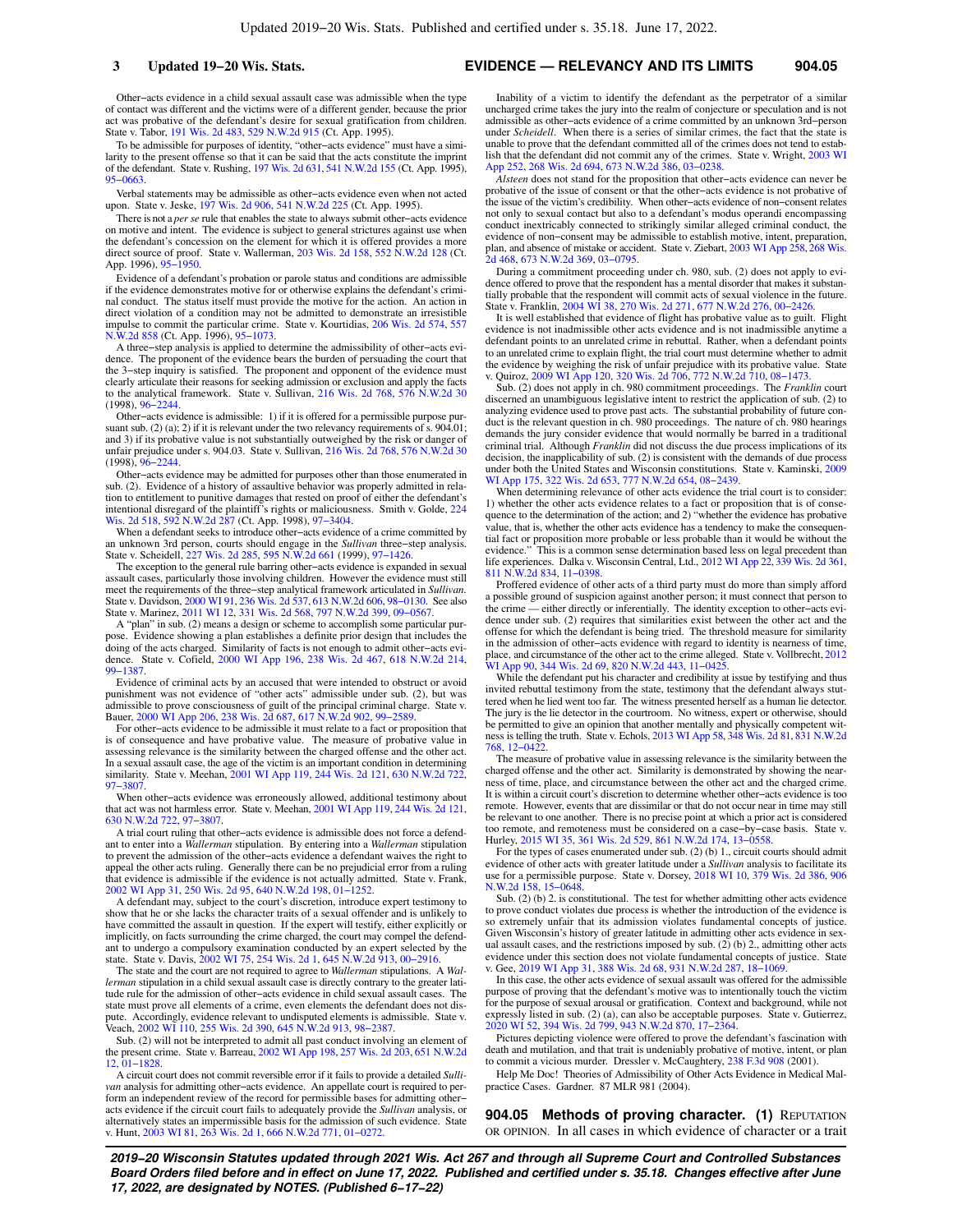of character of a person is admissible, proof may be made by testimony as to reputation or by testimony in the form of an opinion. On cross−examination, inquiry is allowable into relevant specific instances of conduct.

**(2)** SPECIFIC INSTANCES OF CONDUCT. In cases in which character or a trait of character of a person is an essential element of a charge, claim, or defense, proof may also be made of specific instances of the person's conduct.

**History:** Sup. Ct. Order, 59 Wis. 2d R1, R80 (1973); [1991 a. 32](https://docs.legis.wisconsin.gov/document/acts/1991/32).

A detective's opinion of a drug addict's reputation for truth and veracity did not qualify to prove reputation in the community because it was based on 12 varying opinions of persons who knew the addict, from which a community reputation could not be ascertained. Edwards v. State, [49 Wis. 2d 105,](https://docs.legis.wisconsin.gov/document/courts/49%20Wis.%202d%20105) [181 N.W.2d 383](https://docs.legis.wisconsin.gov/document/courts/181%20N.W.2d%20383) (1970).

When a defendant's character evidence is by expert opinion and the prosecution's attack on the basis of the opinion is answered evasively or equivocally, then the trial court may allow the prosecution to present evidence of specific incidents of conduct.<br>King v. State, [75 Wis. 2d 26,](https://docs.legis.wisconsin.gov/document/courts/75%20Wis.%202d%2026) [248 N.W.2d 458](https://docs.legis.wisconsin.gov/document/courts/248%20N.W.2d%20458) (1977).<br>In order for specific acts of violence to be admissible, "character or a trait of c

ter of a person" must be "an essential element of a charge, claim, or defense." In a homicide case in which a claim of self−defense is raised, character evidence may be admissible as evidence of the defendant's state of mind so long as the defendant had knowledge of the prior acts at the time of the offense. State v. Jackson, [2014 WI 4](https://docs.legis.wisconsin.gov/document/courts/2014%20WI%204), [352 Wis. 2d 249,](https://docs.legis.wisconsin.gov/document/courts/352%20Wis.%202d%20249) [841 N.W.2d 791,](https://docs.legis.wisconsin.gov/document/courts/841%20N.W.2d%20791) [11−2698](https://docs.legis.wisconsin.gov/document/wisupremecourt/11-2698).

Self−defense — prior acts of the victim. 1974 WLR 266.

**904.06 Habit; routine practice. (1)** ADMISSIBILITY. Except as provided in s. [972.11 \(2\)](https://docs.legis.wisconsin.gov/document/statutes/972.11(2)), evidence of the habit of a person or of the routine practice of an organization, whether corroborated or not and regardless of the presence of eyewitnesses, is relevant to prove that the conduct of the person or organization on a particular occasion was in conformity with the habit or routine practice.

**(2)** METHOD OF PROOF. Habit or routine practice may be proved by testimony in the form of an opinion or by specific instances of conduct sufficient in number to warrant a finding that the habit existed or that the practice was routine.

**History:** Sup. Ct. Order, 59 Wis. 2d R1, R83 (1973); [1975 c. 184.](https://docs.legis.wisconsin.gov/document/acts/1975/184)

Although a specific instance of conduct occurs only once, the evidence may be admissible under sub. (2). French v. Sorano, [74 Wis. 2d 460,](https://docs.legis.wisconsin.gov/document/courts/74%20Wis.%202d%20460) [247 N.W.2d 182](https://docs.legis.wisconsin.gov/document/courts/247%20N.W.2d%20182) (1976). Use of specific instances evidence is discussed. State v. Evans, [187 Wis. 2d 66](https://docs.legis.wisconsin.gov/document/courts/187%20Wis.%202d%2066), [522 N.W.2d 554](https://docs.legis.wisconsin.gov/document/courts/522%20N.W.2d%20554) (Ct. App. 1994).

Habit evidence must be distinguished from character evidence. Character is a generalized description of a person's disposition or of the disposition in respect to a general trait. Habit is more specific denoting one's regu

sexual assault cases because of the difficulty sexually abused children experience in<br>testifying, and the difficulty prosecutors have in obtaining admissible evidence in<br>such cases was properly applied when the victim, alt latitude is not restricted to allowing evidence of prior sexual assaults and was properly<br>applied to allow evidence of pornography viewed by the defendant that helped to<br>demonstrate motive. State v. Normington, 2008 WI App [N.W.2d 867,](https://docs.legis.wisconsin.gov/document/courts/744%20N.W.2d%20867) [07−0382.](https://docs.legis.wisconsin.gov/document/wicourtofappeals/07-0382)

**904.07 Subsequent remedial measures.** When, after an event, measures are taken which, if taken previously, would have made the event less likely to occur, evidence of the subsequent measures is not admissible to prove negligence or culpable conduct in connection with the event. This section does not require the exclusion of evidence of subsequent measures when offered for another purpose, such as proving ownership, control, or feasibility of precautionary measures, if controverted, or impeachment or proving a violation of s. [101.11](https://docs.legis.wisconsin.gov/document/statutes/101.11).

**History:** Sup. Ct. Order, 59 Wis. 2d R1, R87 (1973).

Evidence of subsequent remedial measures by the mass producer of a defective product is admissible in a products liability case if the underlying policy of this sec-tion not to discourage corrective steps is not applicable. Chart v. General Motors Corp., [80 Wis. 2d 91](https://docs.legis.wisconsin.gov/document/courts/80%20Wis.%202d%2091), [258 N.W.2d 681](https://docs.legis.wisconsin.gov/document/courts/258%20N.W.2d%20681) (1977).

Evidence of a remedial change was inadmissible when the defendant did not chal-lenge the feasibility of the change. Krueger v. Tappan Co., [104 Wis. 2d 199,](https://docs.legis.wisconsin.gov/document/courts/104%20Wis.%202d%20199) [311](https://docs.legis.wisconsin.gov/document/courts/311%20N.W.2d%20219) [N.W.2d 219](https://docs.legis.wisconsin.gov/document/courts/311%20N.W.2d%20219) (Ct. App. 1981).

Evidence of post−event remedial measures may be introduced under both negligence and strict liability theories. D.L. v. Huebner, [110 Wis. 2d 581](https://docs.legis.wisconsin.gov/document/courts/110%20Wis.%202d%20581), [329 N.W.2d 890](https://docs.legis.wisconsin.gov/document/courts/329%20N.W.2d%20890)  $(1983)$ .

**904.08 Compromise and offers to compromise.** Evidence of furnishing or offering or promising to furnish, or accepting or offering or promising to accept, a valuable consideration in compromising or attempting to compromise a claim which was disputed as to either validity or amount, is not admissible to prove liability for or invalidity of the claim or its amount. Evidence of conduct or statements made in compromise negotiations is likewise not admissible. This section does not require exclusion when the evidence is offered for another purpose, such as proving bias or prejudice of a witness, negativing a contention of undue delay, proving accord and satisfaction, novation or release, or proving an effort to compromise or obstruct a criminal investigation or prosecution.

**History:** Sup. Ct. Order, 59 Wis. 2d R1, R90 (1973); [1987 a. 355;](https://docs.legis.wisconsin.gov/document/acts/1987/355) Sup. Ct. Order No. 93–03, 179 Wis. 2d xv (1993); [1993 a. 490.](https://docs.legis.wisconsin.gov/document/acts/1993/490)

While this section does not exclude evidence of compromise settlements to prove bias or prejudice of witnesses, it does exclude evidence of details such as the amount of the settlement. Johnson v. Heintz, [73 Wis. 2d 286](https://docs.legis.wisconsin.gov/document/courts/73%20Wis.%202d%20286), [243 N.W.2d 815](https://docs.legis.wisconsin.gov/document/courts/243%20N.W.2d%20815) (1976).

The plaintiff's letter suggesting a compromise between codefendants was not admissible to prove the liability of a defendant. Production Credit Ass'n v. Rosner, [78 Wis. 2d 543,](https://docs.legis.wisconsin.gov/document/courts/78%20Wis.%202d%20543) [255 N.W.2d 79](https://docs.legis.wisconsin.gov/document/courts/255%20N.W.2d%2079) (1977).

When a letter from a bank to the defendant was an unconditional demand for possession of collateral and payment under a lease and was prepared without prior nego-tiations, compromise, or agreement, the letter was not barred by this section. Heritage Bank v. Packerland Packing Co., [82 Wis. 2d 225](https://docs.legis.wisconsin.gov/document/courts/82%20Wis.%202d%20225), [262 N.W.2d 109](https://docs.legis.wisconsin.gov/document/courts/262%20N.W.2d%20109) (1978).

**904.085 Communications in mediation. (1) PURPOSE.** The purpose of this section is to encourage the candor and cooperation of disputing parties, to the end that disputes may be quickly, fairly and voluntarily settled.

**(2)** DEFINITIONS. In this section:

(a) "Mediation" means mediation under s. [93.50 \(3\),](https://docs.legis.wisconsin.gov/document/statutes/93.50(3)) conciliation under s. [111.54,](https://docs.legis.wisconsin.gov/document/statutes/111.54) mediation under s. [111.11,](https://docs.legis.wisconsin.gov/document/statutes/111.11) [111.70 \(4\) \(cg\)](https://docs.legis.wisconsin.gov/document/statutes/111.70(4)(cg)) or [\(cm\) 3.](https://docs.legis.wisconsin.gov/document/statutes/111.70(4)(cm)3.) or [111.87,](https://docs.legis.wisconsin.gov/document/statutes/111.87) mediation under s. [115.797](https://docs.legis.wisconsin.gov/document/statutes/115.797), negotiation under s. [289.33 \(9\)](https://docs.legis.wisconsin.gov/document/statutes/289.33(9)), mediation under ch. [655](https://docs.legis.wisconsin.gov/document/statutes/ch.%20655) or s. [767.405](https://docs.legis.wisconsin.gov/document/statutes/767.405), or any similar statutory, contractual or court−referred process facilitating the voluntary resolution of disputes. "Mediation" does not include binding arbitration or appraisal.

(b) "Mediator" means the neutral facilitator in mediation, its agents and employees.

(c) "Party" means a participant in mediation, personally or by an attorney, guardian, guardian ad litem or other representative, regardless of whether such person is a party to an action or proceeding whose resolution is attempted through mediation.

**(3)** INADMISSIBILITY. (a) Except as provided under sub. [\(4\)](https://docs.legis.wisconsin.gov/document/statutes/904.085(4)), no oral or written communication relating to a dispute in mediation made or presented in mediation by the mediator or a party is admissible in evidence or subject to discovery or compulsory process in any judicial or administrative proceeding. Any communication that is not admissible in evidence or not subject to discovery or compulsory process under this paragraph is not a public record under subch. [II of ch. 19](https://docs.legis.wisconsin.gov/document/statutes/subch.%20II%20of%20ch.%2019).

(b) Except as provided under sub. [\(4\)](https://docs.legis.wisconsin.gov/document/statutes/904.085(4)), no mediator may be subpoenaed or otherwise compelled to disclose any oral or written communication relating to a dispute in mediation made or presented in mediation by the mediator or a party or to render an opinion about the parties, the dispute whose resolution is attempted by mediation or any other aspect of the mediation.

**(4)** EXCEPTIONS. (a) Subsection [\(3\)](https://docs.legis.wisconsin.gov/document/statutes/904.085(3)) does not apply to any written agreement, stipulation or settlement made between 2 or more parties during or pursuant to mediation.

(b) Subsection [\(3\)](https://docs.legis.wisconsin.gov/document/statutes/904.085(3)) does not apply if the parties stipulate that the mediator may investigate the parties under s. [767.405 \(14\) \(c\)](https://docs.legis.wisconsin.gov/document/statutes/767.405(14)(c)).

(c) Subsection  $(3)$  (a) does not prohibit the admission of evidence otherwise discovered, although the evidence was presented in the course of mediation.

(d) A mediator reporting child or unborn child abuse under s. [48.981,](https://docs.legis.wisconsin.gov/document/statutes/48.981) reporting a threat of violence in or targeted at a school under s. [175.32,](https://docs.legis.wisconsin.gov/document/statutes/175.32) or reporting nonidentifying information for statistical, research, or educational purposes does not violate this section.

(e) In an action or proceeding distinct from the dispute whose settlement is attempted through mediation, the court may admit evidence otherwise barred by this section if, after an *in camera* hearing, it determines that admission is necessary to prevent a manifest injustice of sufficient magnitude to outweigh the impor-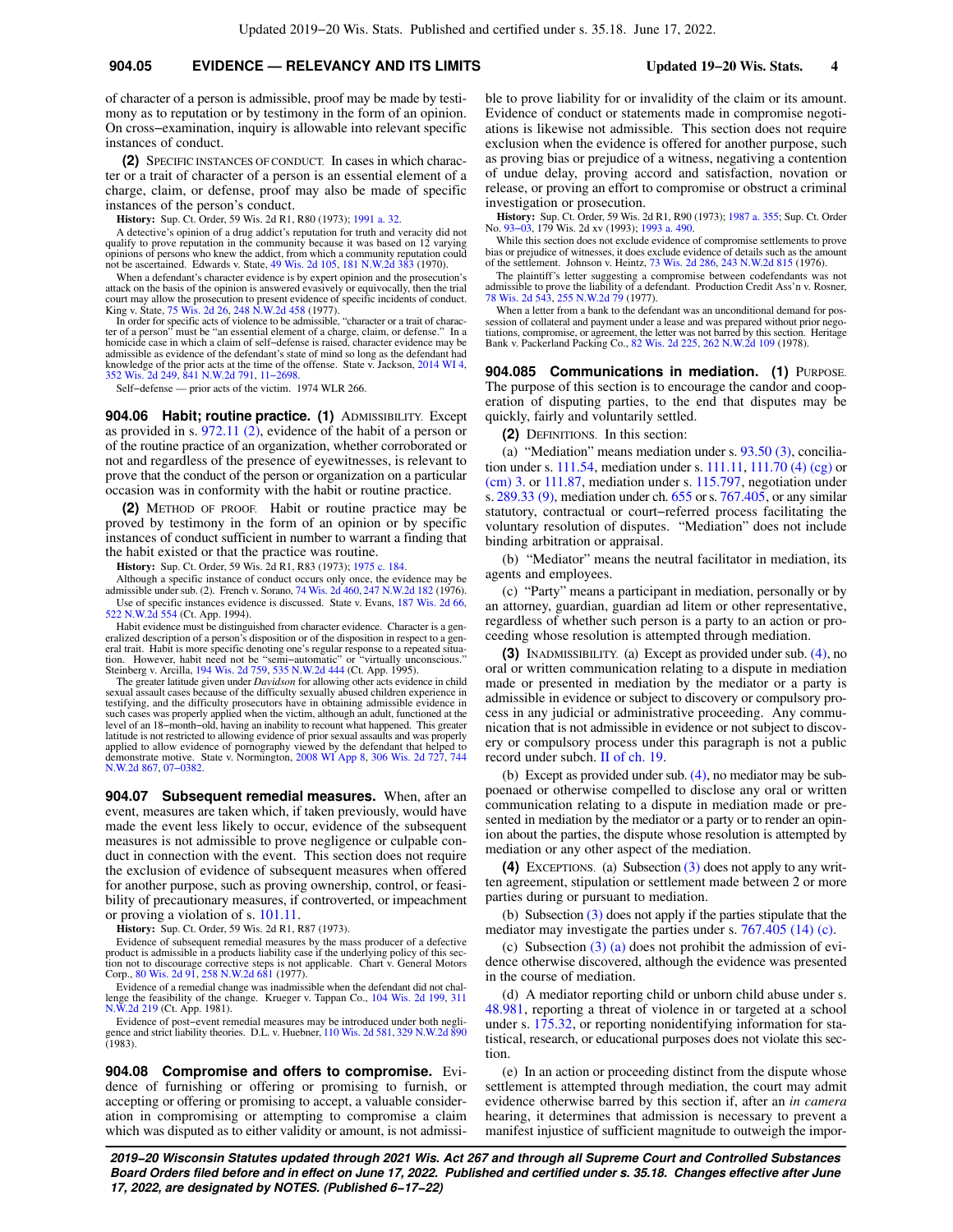#### **5 Updated 19−20 Wis. Stats. EVIDENCE — RELEVANCY AND ITS LIMITS 904.14**

tance of protecting the principle of confidentiality in mediation proceedings generally.

**History:** Sup. Ct. Order No. [93−03](https://docs.legis.wisconsin.gov/document/sco/93-03), 179 Wis. 2d xv (1993); [1995 a. 227](https://docs.legis.wisconsin.gov/document/acts/1995/227); [1997 a.](https://docs.legis.wisconsin.gov/document/acts/1997/59) [59,](https://docs.legis.wisconsin.gov/document/acts/1997/59) [164,](https://docs.legis.wisconsin.gov/document/acts/1997/164) [292;](https://docs.legis.wisconsin.gov/document/acts/1997/292) [2005 a. 443](https://docs.legis.wisconsin.gov/document/acts/2005/443) s. [265](https://docs.legis.wisconsin.gov/document/acts/2005/443,%20s.%20265); Sup. Ct. Order No. [09−12](https://docs.legis.wisconsin.gov/document/sco/09-12), 2010 WI 31, 323 Wis. 2d xvii; [2011 a. 32](https://docs.legis.wisconsin.gov/document/acts/2011/32); [2017 a. 143.](https://docs.legis.wisconsin.gov/document/acts/2017/143)

**Judicial Council Note, 1993:** This section creates a rule of inadmissibility for communications presented in mediation. This rule can be waived by stipulation of the parties only in narrow circumstances [see sub. (4) (b)] because the possibility of being called as a witness impairs the mediator in the performance of the neutral facilitation role. The purpose of the rule is to encourage the parties to explore facilitated settlement of disputes without fear that their claims or defenses will be compromised if mediation fails and the dispute is later litigated.

The focus of sub. (3) (a) is on the courts and on judicial proceedings. It directs the courts not to admit certain communications into evidence and excludes those same communications from discovery. The statute is applied when the communications are sought to be introduced or discovered in court, not when they are originally made<br>during mediation. Dyer v. Waste Management of Wisconsin, Inc., [2008 WI App 128](https://docs.legis.wisconsin.gov/document/courts/2008%20WI%20App%20128),<br>[313 Wis. 2d 803,](https://docs.legis.wisconsin.gov/document/courts/313%20Wis.%202d%20803) [758 N.W.2d 167,](https://docs.legis.wisconsin.gov/document/courts/758%20N.W.2d%20167) [07−1400.](https://docs.legis.wisconsin.gov/document/wicourtofappeals/07-1400)

"Otherwise discovered" in sub. (4) (c) means discovered outside of mediation, not discovered outside the bounds of formal civil discovery. By its terms, sub. (4) (c) is<br>intended to prevent a party from making pre-existing, unprivileged information priv-<br>lieged, simply by communicating in the course of

Sounding the Depths of Wisconsin's Mediation Privilege. La Fave. Wis. Law. July/Aug. 2016.

**904.09 Payment of medical and similar expenses.** Evidence of furnishing or offering or promising to pay medical, hospital, or similar expenses occasioned by an injury is not admissible to prove liability for the injury.

**History:** Sup. Ct. Order, 59 Wis. 2d R1, R93 (1973).

**904.10 Offer to plead guilty; no contest; withdrawn plea of guilty.** Evidence of a plea of guilty, later withdrawn, or a plea of no contest, or of an offer to the court or prosecuting attorney to plead guilty or no contest to the crime charged or any other crime, or in civil forfeiture actions, is not admissible in any civil or criminal proceeding against the person who made the plea or offer or one liable for the person's conduct. Evidence of statements made in court or to the prosecuting attorney in connection with any of the foregoing pleas or offers is not admissible.

**History:** Sup. Ct. Order, 59 Wis. 2d R1, R94 (1973); [1991 a. 32](https://docs.legis.wisconsin.gov/document/acts/1991/32).

When an accused entered into a plea agreement and subsequently testified at the trials of other defendants, and when the accused later withdrew the guilty plea and was tried, prior trial testimony was properly admitted for impeachment purposes. State v. Nash, [123 Wis. 2d 154](https://docs.legis.wisconsin.gov/document/courts/123%20Wis.%202d%20154), [366 N.W.2d 146](https://docs.legis.wisconsin.gov/document/courts/366%20N.W.2d%20146) (Ct. App. 1985).

Statements made during a guilty plea hearing are inadmissible for any purpose, including impeachment, at a subsequent trial. State v. Mason, [132 Wis. 2d 427](https://docs.legis.wisconsin.gov/document/courts/132%20Wis.%202d%20427), [393](https://docs.legis.wisconsin.gov/document/courts/393%20N.W.2d%20102) [N.W.2d 102](https://docs.legis.wisconsin.gov/document/courts/393%20N.W.2d%20102) (Ct. App. 1986).

A defendant's agreement to sign a written confession, after being told by the district attorney that the state would stand silent regarding sentencing if the defendant gave a truthful statement, was not the result of plea negotiations but negotiations for a confession, and therefore was not inadmissible under this section. State v. Nicholson, [187 Wis. 2d 688](https://docs.legis.wisconsin.gov/document/courts/187%20Wis.%202d%20688), [523 N.W.2d 573](https://docs.legis.wisconsin.gov/document/courts/523%20N.W.2d%20573) (Ct. App. 1994).

This section does not apply to offers of compromise made to the police. State v. Pischke, [198 Wis. 2d 257](https://docs.legis.wisconsin.gov/document/courts/198%20Wis.%202d%20257), [542 N.W.2d 202](https://docs.legis.wisconsin.gov/document/courts/542%20N.W.2d%20202) (Ct. App. 1995), [95−0183](https://docs.legis.wisconsin.gov/document/wicourtofappeals/95-0183).

A no contest plea in a criminal case cannot be used collaterally as an admission in future civil litigation. Kustelski v. Taylor, [2003 WI App 194,](https://docs.legis.wisconsin.gov/document/courts/2003%20WI%20App%20194) [266 Wis. 2d 940](https://docs.legis.wisconsin.gov/document/courts/266%20Wis.%202d%20940), [669](https://docs.legis.wisconsin.gov/document/courts/669%20N.W.2d%20780) [N.W.2d 780,](https://docs.legis.wisconsin.gov/document/courts/669%20N.W.2d%20780) [02−2786.](https://docs.legis.wisconsin.gov/document/wicourtofappeals/02-2786)

Section 908.01 (4) (b) deals with admissions by a party as a general rule, but admissions incidental to an offer to plead are a special kind of party admission: they are<br>impossible to segregate from the offer itself because the offer is implicit in the reasons<br>advanced therefor. This section trumps s. 908 particular category of party admissions and therefore is more specialized than the lat-ter statute. State v. Norwood, [2005 WI App 218,](https://docs.legis.wisconsin.gov/document/courts/2005%20WI%20App%20218) [287 Wis. 2d 679](https://docs.legis.wisconsin.gov/document/courts/287%20Wis.%202d%20679), [706 N.W.2d 683](https://docs.legis.wisconsin.gov/document/courts/706%20N.W.2d%20683), [04−1073](https://docs.legis.wisconsin.gov/document/wicourtofappeals/04-1073).

This section prohibits the use of incriminating testimony a defendant gave in order to keep the possibility of a plea bargain open. The state's assertion that this section does not apply when, as here, a prosecutor offers to allow the defendant to plead<br>guilty, failed. Not only does this ignore the basic principle that a defendant can plead<br>guilty with or without the prosecutor's consent, bu "to allow" to the statute. State v. Myrick, [2014 WI 55](https://docs.legis.wisconsin.gov/document/courts/2014%20WI%2055), [354 Wis. 2d 828](https://docs.legis.wisconsin.gov/document/courts/354%20Wis.%202d%20828), [848 N.W.2d](https://docs.legis.wisconsin.gov/document/courts/848%20N.W.2d%20743) [743](https://docs.legis.wisconsin.gov/document/courts/848%20N.W.2d%20743), [12−2513](https://docs.legis.wisconsin.gov/document/wisupremecourt/12-2513).

**904.11 Liability insurance.** Evidence that a person was or was not insured against liability is not admissible upon the issue whether the person acted negligently or otherwise wrongfully. This section does not require the exclusion of evidence of insurance against liability when offered for another purpose, such as proof of agency, ownership, or control, or bias or prejudice of a witness.

**History:** Sup. Ct. Order, 59 Wis. 2d R1, R97 (1973); [1991 a. 32](https://docs.legis.wisconsin.gov/document/acts/1991/32).

This section excludes evidence of insurance to pay punitive damages. City of West Allis v. WEPCO, [2001 WI App 226](https://docs.legis.wisconsin.gov/document/courts/2001%20WI%20App%20226), [248 Wis. 2d 10](https://docs.legis.wisconsin.gov/document/courts/248%20Wis.%202d%2010), [635 N.W.2d 873](https://docs.legis.wisconsin.gov/document/courts/635%20N.W.2d%20873), [99−2944](https://docs.legis.wisconsin.gov/document/wicourtofappeals/99-2944).

**904.12 Statement of injured; admissibility; copies. (1)** In actions for damages caused by personal injury, no statement made or writing signed by the injured person within 72 hours of the time the injury happened or accident occurred, shall be received in evidence unless such evidence would be admissible as a present sense impression, excited utterance or a statement of then existing mental, emotional or physical condition as described in s. [908.03 \(1\)](https://docs.legis.wisconsin.gov/document/statutes/908.03(1)), [\(2\)](https://docs.legis.wisconsin.gov/document/statutes/908.03(2)) or [\(3\).](https://docs.legis.wisconsin.gov/document/statutes/908.03(3))

**(2)** Every person who takes a written statement from any injured person or person sustaining damage with respect to any accident or with respect to any injury to person or property, shall, at the time of taking such statement, furnish to the person making such statement, a true, correct and complete copy thereof. Any person taking or having possession of any written statement or a copy of said statement, by any injured person, or by any person claiming damage to property with respect to any accident or with respect to any injury to person or property, shall, at the request of the person who made such statement or the person's personal representative, furnish the person who made such statement or the person's personal representative, a true, honest and complete copy thereof within 20 days after written demand. No written statement by any injured person or any person sustaining damage to property shall be admissible in evidence or otherwise used or referred to in any way or manner whatsoever in any civil action relating to the subject matter thereof, if it is made to appear that a person having possession of such statement refused, upon the request of the person who made the statement or the person's personal representatives, to furnish such true, correct and complete copy thereof as herein required.

**(3)** This section does not apply to any statement taken by any officer having the power to make arrests.

**History:** Sup. Ct. Order, 59 Wis. 2d R1, R99 (1973); [1991 a. 32.](https://docs.legis.wisconsin.gov/document/acts/1991/32)

The rule on the admissibility of statements made or writings signed by an injured party within 72 hours of an accident under sub. (1) does not to apply to releases. The<br>supreme court's interpretation of the predecessor statute to sub. (1) in *Buckland,* 160<br>Wis. 484 (1915), that the legislature did not to apply to a release of claims is controlling. Hart v. Artisan and Truckers Casualty Co., [2017 WI App 45,](https://docs.legis.wisconsin.gov/document/courts/2017%20WI%20App%2045) [377 Wis. 2d 177](https://docs.legis.wisconsin.gov/document/courts/377%20Wis.%202d%20177), [900 N.W.2d 610](https://docs.legis.wisconsin.gov/document/courts/900%20N.W.2d%20610), [16−1196.](https://docs.legis.wisconsin.gov/document/wicourtofappeals/16-1196)

Postaccident Statements by Injured Parties. La Fave. Wis. Law. Sept. 1997.

#### **904.13 Information concerning crime victims. (1)** In this section:

(a) "Crime" has the meaning described in s. [950.02 \(1m\)](https://docs.legis.wisconsin.gov/document/statutes/950.02(1m)).

(b) "Family member" has the meaning described in s. [950.02](https://docs.legis.wisconsin.gov/document/statutes/950.02(3)) [\(3\).](https://docs.legis.wisconsin.gov/document/statutes/950.02(3))

(c) "Victim" has the meaning described in s. [950.02 \(4\)](https://docs.legis.wisconsin.gov/document/statutes/950.02(4)).

**(2)** In any action or proceeding under ch. [938](https://docs.legis.wisconsin.gov/document/statutes/ch.%20938) or chs. [967](https://docs.legis.wisconsin.gov/document/statutes/ch.%20967) to [979,](https://docs.legis.wisconsin.gov/document/statutes/ch.%20979) evidence of the address of an alleged crime victim or any family member of an alleged crime victim or evidence of the name and address of any place of employment of an alleged crime victim or any family member of an alleged crime victim is relevant only if it meets the criteria under s. [904.01.](https://docs.legis.wisconsin.gov/document/statutes/904.01) District attorneys shall make appropriate objections if they believe that evidence of this information, which is being elicited by any party, is not relevant in the action or proceeding.

**History:** [1985 a. 132;](https://docs.legis.wisconsin.gov/document/acts/1985/132) 1995 a. 7

# **904.14 Inadmissibility of statement by health care provider of apology or condolence. (1)** In this section:

(a) "Health care provider" has the meaning given in s. [146.81](https://docs.legis.wisconsin.gov/document/statutes/146.81(1)) [\(1\)](https://docs.legis.wisconsin.gov/document/statutes/146.81(1)) and includes an ambulatory surgery center, an adult family home as defined in s. [50.01 \(1\),](https://docs.legis.wisconsin.gov/document/statutes/50.01(1)) and a residential care apartment complex, as defined in s. [50.01 \(6d\),](https://docs.legis.wisconsin.gov/document/statutes/50.01(6d)) that is certified or registered by the department of health services.

(b) "Relative" has the meaning given in s.  $106.50$  (1m) (q).

**(2)** A statement, a gesture, or the conduct of a health care provider, or a health care provider's employee or agent, that satisfies all of the following is not admissible into evidence in any civil action, administrative hearing, disciplinary proceeding, mediation, or arbitration regarding the health care provider as evidence of liability or as an admission against interest: